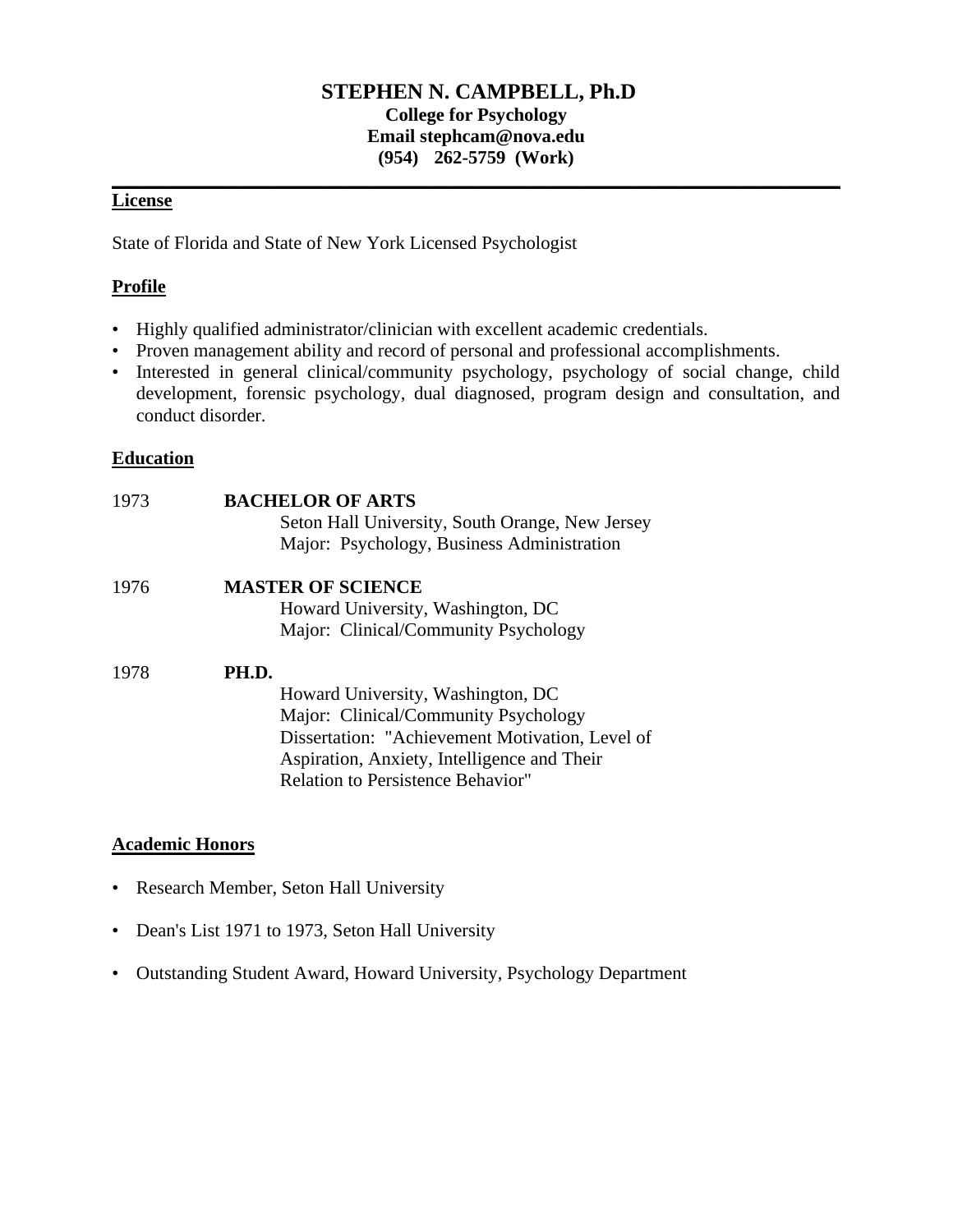#### **Clinical Internship**

## 1977 to 1978 **PSYCHOLOGY INTERN**

Development Services Center, Washington, DC

- Provided psychotherapy to individuals, families and an adolescent group.
- Psychological testing, general clinical psychological counseling, developmental counseling and guidance.
- Program planning and general clinical evaluations in conjunction with the school in guidance counseling, including vocational rehabilitation.
- Performed advanced diagnostic, consultative, and treatment work with troubled youths who were working through serious management problems due to retardation and emotional problems.

### **Practicum** (part-time)

1974 - 1976 Area B Community Mental Health Center, Washington, DC

• Provided psychological testing, diagnostic interviews, social history interviews, consultative and treatment work with the school system, individual and group therapy.

#### **Professional Experience**

12/97 to 6/02 **DIRECTOR, COMMUNITY MENTAL HEALTH CENTER/ ASSOCIATE CLINICAL PROFESSOR** Nova Southeastern University, College of Psychology; Ft. Lauderdale, Florida Responsible for all financial aspects of clinic operations. • Ensure compliance with appropriate statuses, policies, and regulations, budgeting and billing procedures • Coordinate the quality of all clinical services, provided by the Center for Psychological Studies faculty, staff, and students at CPS care delivery sites. • Supervise and coordinate activities of the CMHC Program Directors, Assistant Director of Clinical Services, Operations Manager, and Quality Improvement staff. • Develop annual program and budget and monitor same. • Maintain liaison with other social service agencies, participate on area councils and professional organizations to promote coordinated efficient delivery of mental health services. • Work closely with State Department of Children & Families and all other funding sources to assure adequate funding, develop contracts, meet reporting requirements, and maintain program's compliance with funding sources' regulations.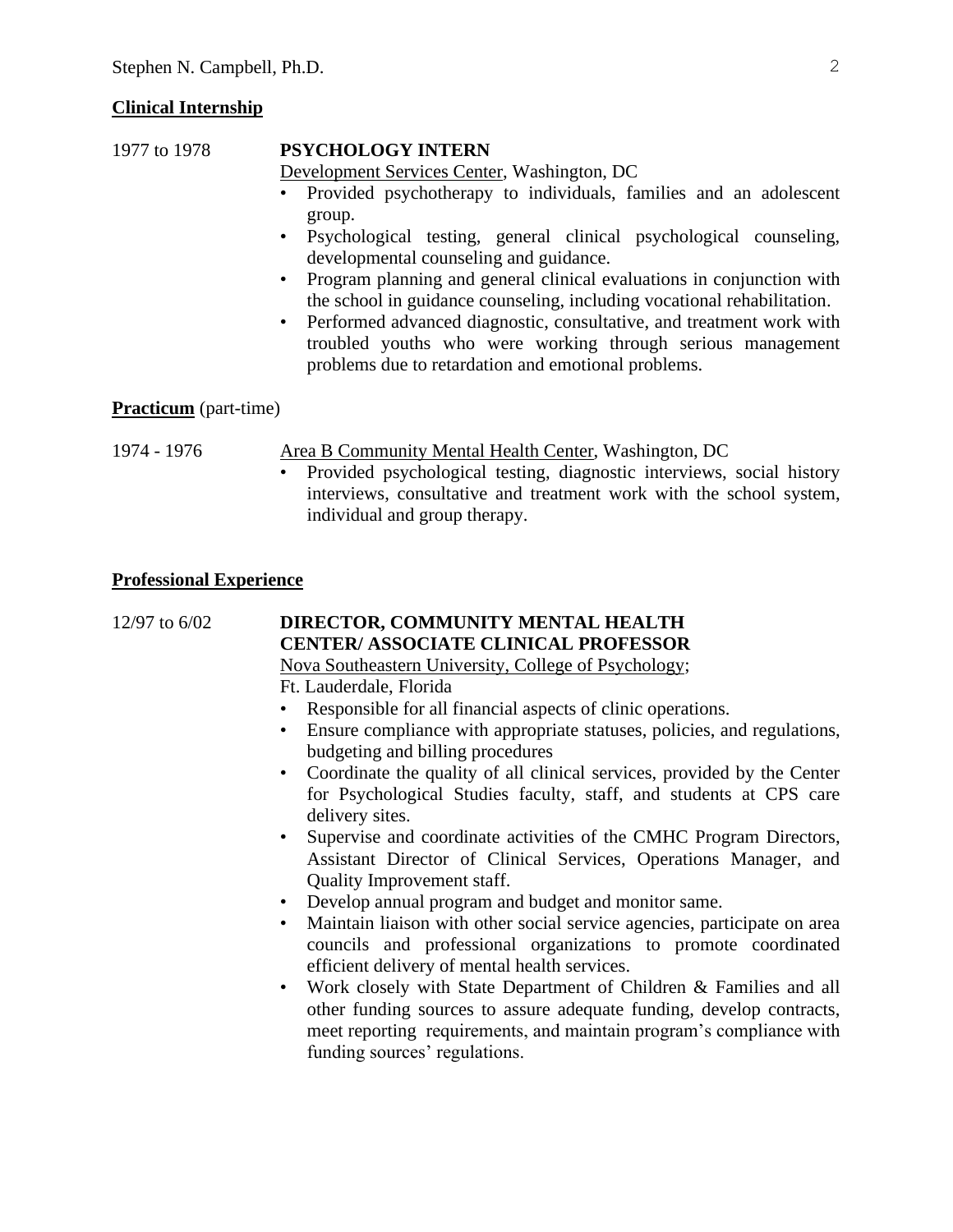#### 6/95 to 12/97 **DIRECTOR, MENTAL HEALTH**

Community Health of South Dade, Inc., Miami, Florida

- Plan, organize and control the delivery of mental health services by the Community Mental Health Center (CMHC).
- Supervise, coordinate and appropriately delegate professional and administrative functions of the CMHC.
- Develop, interpret and assure compliance with CHI policies and procedures.
- Maintain and provide all required clinical and administrative functions of the CMHC.
- Maintain and provide all required clinical and administrative documentation, prepare reports, data, etc.
- Supervise report preparation of program supervisors.
- Provide direct clinical services to adults and children.
- Provide clinical supervision of graduate students in psychology.
- Provide supervision of evaluation and therapeutic work.
- Coordinate with CHI's Medical Director and Director of Nursing in the integration of the CMHC activities with the CHI health care system.
- Participate on CHI professional and administrative committees.
- Develop annual program and budget and monitor same.
- Maintain liaison with other area social service agencies, participate on area councils and professional organizations to promote coordinated efficient delivery of mental health services.
- Work closely with State Department of Children & Families and all other funding sources to assure adequate funding, develop contracts, meet reporting requirements, and maintain program's compliance with funding sources' regulations.
- Attend and participate in CHI Board of Directors' meetings and all relevant subcommittee meetings.
- Advise the Mental Health Committee and the CHI Chief Executive Officer of all relevant issues related to the planning, organization and development of the CMHC.
- Serve as a member of all standing CMHC Quality Assurance Committees.

### 1987 to 1995 **CLINICAL DIRECTOR**

Lock Towns Community Mental Health Center/Sub Arts Program Hollywood, Florida

- Supervision and training of all appropriate clinical staff in principles of psychotherapy and psychological testing techniques.
- Supervise, teach and train staff at the Mental Health Center and CSU.
- Establish a practicum and internship program for psychology students at Sub Arts and Main Center.
- Re-evaluate staff training programs.
- Assist in setting up and monitoring of research projects in Sub Arts Program and Main Center.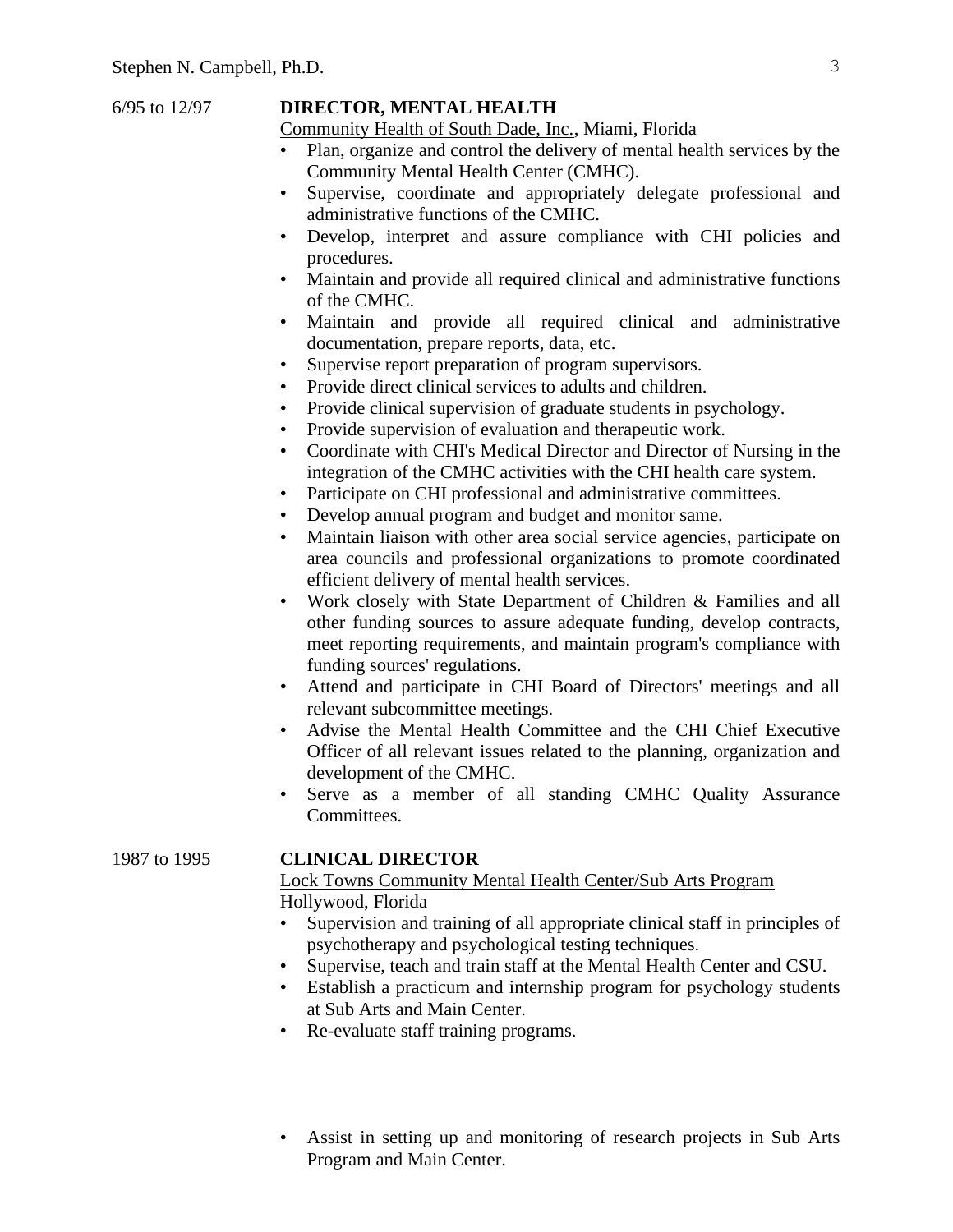- Assist the program in expanding fiscally and programmatically.
- Assist in writing and presenting various grants.
- Responsible for direct clinical work with clients individuals, group, family therapy and psychological testing.

| 1984 to 1987 | <b>DIRECTOR</b><br>Psychological Services, Gannett Health Center<br>Cornell University, Ithaca, New York<br>Responsibilities: 60% administrative, 40% clinical<br>Provided<br>direction<br>leadership<br>and<br>in<br>the<br>generation<br>and<br>$\bullet$<br>implementation of all services rendered to Cornell students<br>and<br>spouses.<br>Interviewed, hired, and supervised all professional and nonprofessional<br>$\bullet$<br>staff within Psychological Services.<br>Consulted with other health care professionals and coordinated efforts<br>$\bullet$<br>with other support services within and outside Cornell community.<br>Consulted with Cornell administration, faculty, staff and students<br>$\bullet$<br>regarding potentials as current sources of emotional problems.<br>Developed budget recommendations and review and approve expenses<br>against the budget for Psychological Services.<br>Rendered one-to-one group, couple and family therapy to students and<br>$\bullet$<br>their spouses.<br>Formulated or assisted in the formulation of health service policies,<br>$\bullet$<br>practices and procedures. |
|--------------|------------------------------------------------------------------------------------------------------------------------------------------------------------------------------------------------------------------------------------------------------------------------------------------------------------------------------------------------------------------------------------------------------------------------------------------------------------------------------------------------------------------------------------------------------------------------------------------------------------------------------------------------------------------------------------------------------------------------------------------------------------------------------------------------------------------------------------------------------------------------------------------------------------------------------------------------------------------------------------------------------------------------------------------------------------------------------------------------------------------------------------------------|
| 1984 to 1986 | <b>CHAIRMAN</b><br><b>New York State College Health Association</b><br>Mental Health Section and Member, Executive Board                                                                                                                                                                                                                                                                                                                                                                                                                                                                                                                                                                                                                                                                                                                                                                                                                                                                                                                                                                                                                       |
| 1982 to 1984 | <b>ASSISTANT DIRECTOR, PSYCHOLOGICAL SERVICES</b><br><b>Gannett Health Center, Cornell University, Ithaca, New York</b><br>Responsibilities: 40% administrative, 60% clinical<br>Coordinated inservice seminars and workshops delivered to the<br>Cornell community with particular emphasis on inter disciplinary<br>projects with medical staff, Office of Students, and CURW.<br>Screened students for appropriate placement or referral within and<br>$\bullet$<br>outside of Psychological Services.<br>Coordinated all diagnostic work.<br>Initiated, coordinated, and helped in the management of requests for<br>$\bullet$<br>programs on campus and within the Ithaca community with special<br>attention devoted to high-risk populations, including transfer students,<br>international students and minorities.<br>Evaluated programs.<br>$\bullet$                                                                                                                                                                                                                                                                                |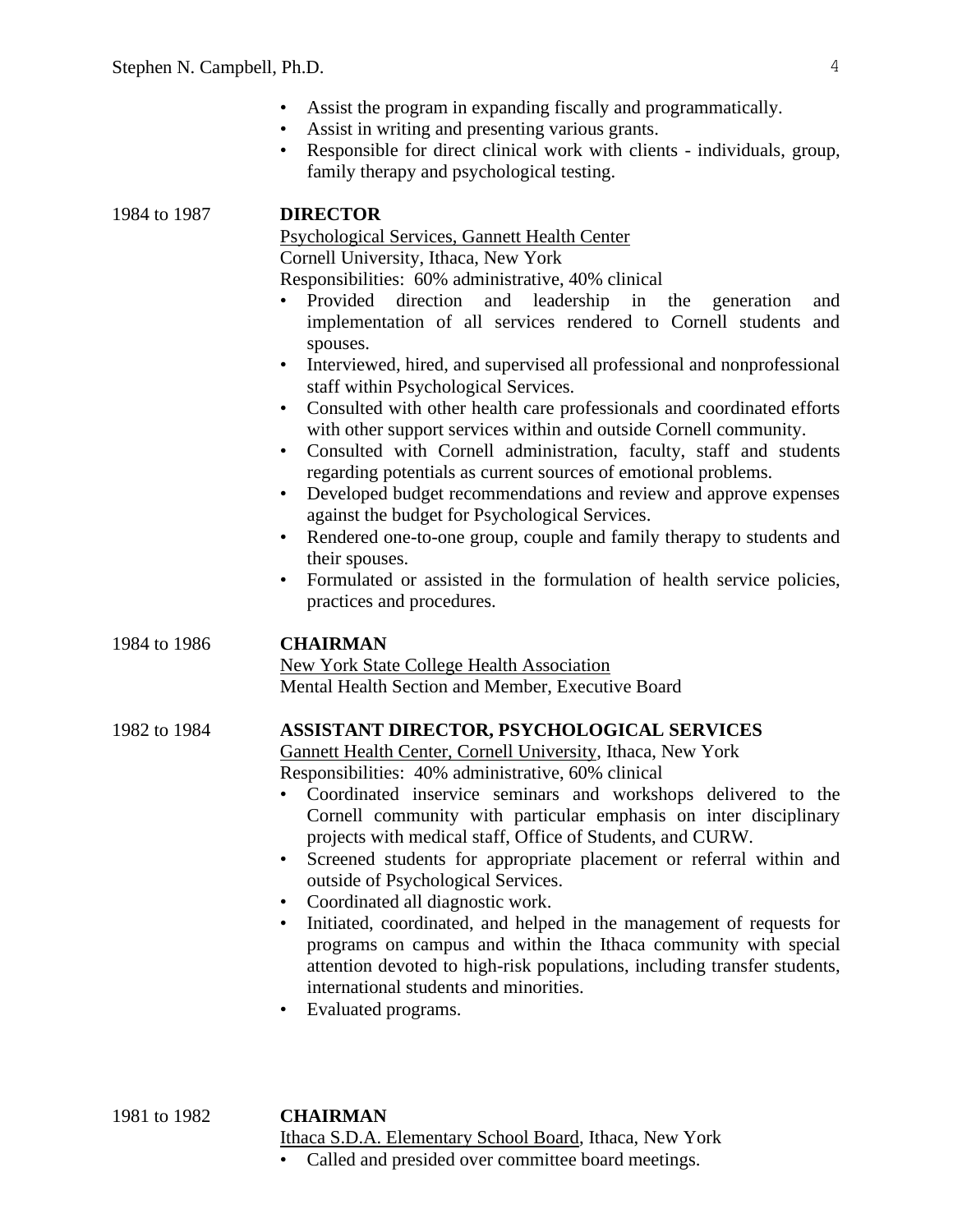- Helped develop basic curriculum and policies for the school.
- Enforced school constitution and conferred with principal on items pertaining to the operation of the school.

| 1979 to 1986 | <b>ASSOCIATE STAFF MEMBER</b><br>Office of Minority Educational Affairs (COSEP), Cornell University<br>Ithaca, New York<br>Coordinated COSEP and other minority student groups and their<br>activities with those in the Dean of Students' office.<br>Worked cooperatively in University programming for the benefit of<br>$\bullet$<br>Black, Hispanic, and other minorities.                                           |
|--------------|--------------------------------------------------------------------------------------------------------------------------------------------------------------------------------------------------------------------------------------------------------------------------------------------------------------------------------------------------------------------------------------------------------------------------|
| 1979 to 1981 | <b>CO-CHAIRMAN (ALERT)</b><br>Alcohol Education and Research and Training, Cornell University<br>Ithaca, New York<br>Educated the Cornell community through the development and<br>٠<br>presentation of workshops, activities, film, seminars and other<br>programmatic devices which would lead to a number of constructive<br>changes in the social atmosphere.                                                        |
| 1978 to 1982 | ATTENDING CLINICAL PSYCHOLOGIST<br><b>Gannett Health Center, Cornell University, Ithaca, New York</b><br>Provided brief psychotherapy/counseling to Cornell students to deal<br>with emergency crises and psychological difficulties.<br>Conducted relevant clinical research and clinic evaluation<br>$\bullet$<br>Provided service and education regarding mental health to campus<br>$\bullet$<br>community.          |
| 1976         | <b>MENTAL HEALTH SPECIALIST</b><br>Area B Community Mental Health Center, Washington, DC<br>Provided psychotherapy to individuals, families, adolescent boys and<br>girls group.<br>Administered psychological examinations, interviewed patients for<br>$\bullet$<br>admission and made diagnostic evaluations.<br>Presented case material to staff and worked as a co-therapist in a<br>$\bullet$<br>number of groups. |
| 1975         | <b>MENTAL HEALTH TECH/RESEARCH AIDE</b><br>Area B Community Mental Health Center<br>Mental Health Administration, Washington, DC<br>Administered intellectual assessment and diagnostic interviews.<br>Conducted play therapy with children and ran parent group sessions.<br>$\bullet$<br>Research involved coding data for the computer and analyzing results<br>$\bullet$<br>for comprehensive reports.               |
| 1969 to 1971 | <b>ACCOUNTANT</b><br><b>American Express Company, Financial Control Division</b><br>New York City, New York<br>Conducted internal audits and reviewed data from Central Processing                                                                                                                                                                                                                                       |

Units.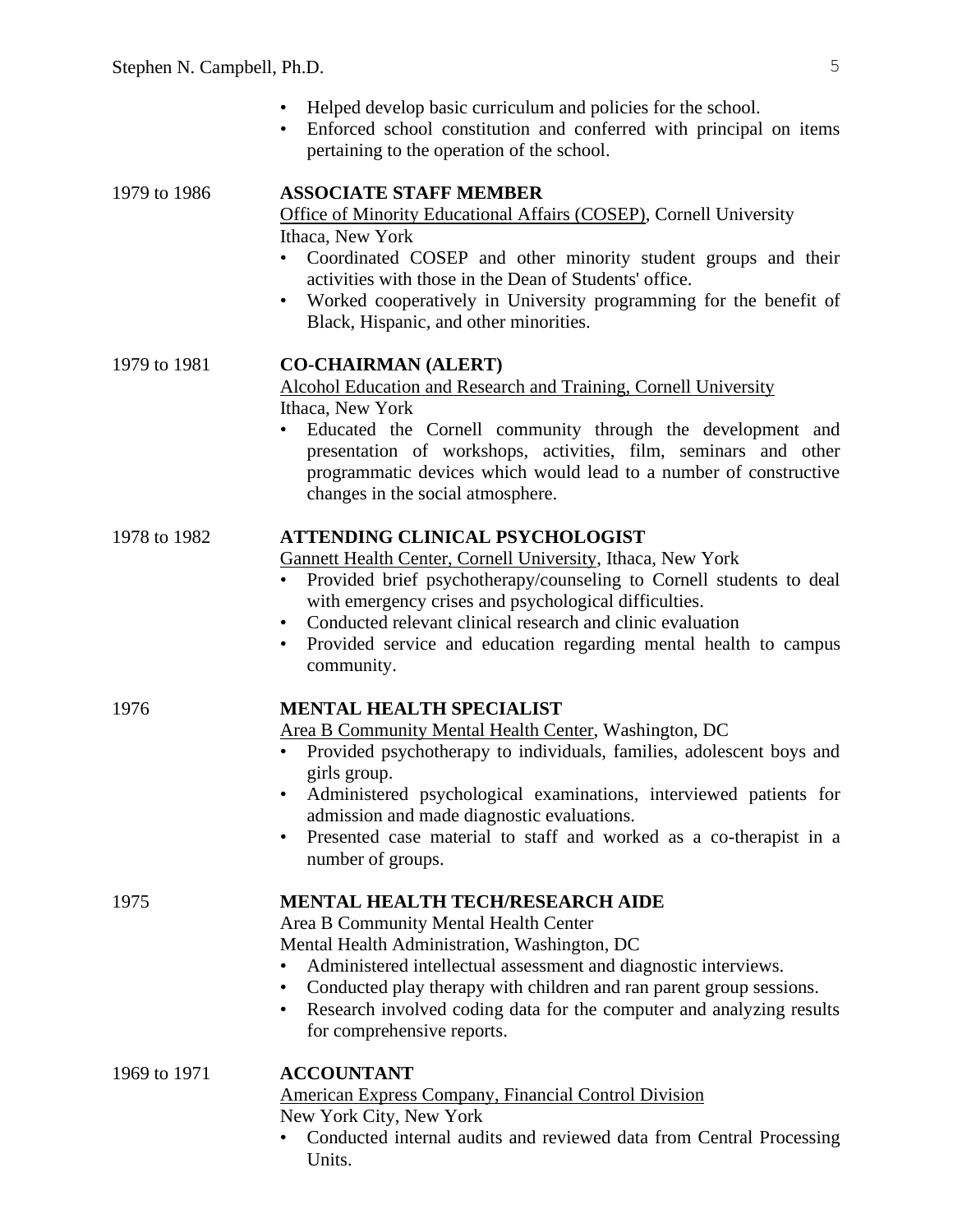- Prepared all levels of accounting reports, financial statements, reconciliations, and analyzed Proof Units for each cycle cut-off.
- Supervised a number of Accounting Clerks.

## 1968 to 1969 **ACCOUNTING CLERK**

Realty Hotels, Inc., New York City, New York

- Handled all phases of general and subsidiary ledgers under double entry, all timekeeping payroll functions, accounts payable and accounts receivable.
- Prepared financial statements for revenue control units and handled billing procedures.

## **Consulting Experience**

| 1989         | <b>Broward County School Board (Workshop Series)</b><br>Ft. Lauderdale, Florida<br>Provided training to school psychologist of the Broward County<br>$\bullet$<br>School Board on working more effectively with minority population.       |
|--------------|--------------------------------------------------------------------------------------------------------------------------------------------------------------------------------------------------------------------------------------------|
| 1982 to 1984 | Personal Performance Consultants, Inc., St. Louis, Missouri<br>Provided private counseling to a number of firms experiencing<br>difficulty establishing company policies regarding personal problems<br>which affect employee performance. |
| 1981         | The George Junior Republic, Freeville, New York<br>Staff enrichment - workshops on effective communication and how to<br>$\bullet$<br>handle job stress (burnout) for staff and administrators.                                            |
| 1977         | RLA St. Elizabeth Study, Washington, DC<br>Conducted systems analysis through interviews.                                                                                                                                                  |

### **Private Practice**

| 3/90 to Present | Stephen Campbell, Ph. D. Psychological Services                 |
|-----------------|-----------------------------------------------------------------|
|                 | Ft. Lauderdale, Florida                                         |
|                 | • Consultation and program development                          |
| 1980 to 1989    | Broward Professional Counseling and Education Group             |
|                 | Ft. Lauderdale, Florida                                         |
|                 | • General clinical practice with special emphasis on adolescent |
|                 | treatment.                                                      |

### **Teaching Appointments**

| $7/02$ to Present | <b>ASSOCIATE PROFESSOR</b>                          |
|-------------------|-----------------------------------------------------|
|                   | Nova Southeastern University, College of Psychology |
|                   | Ft. Lauderdale, Florida                             |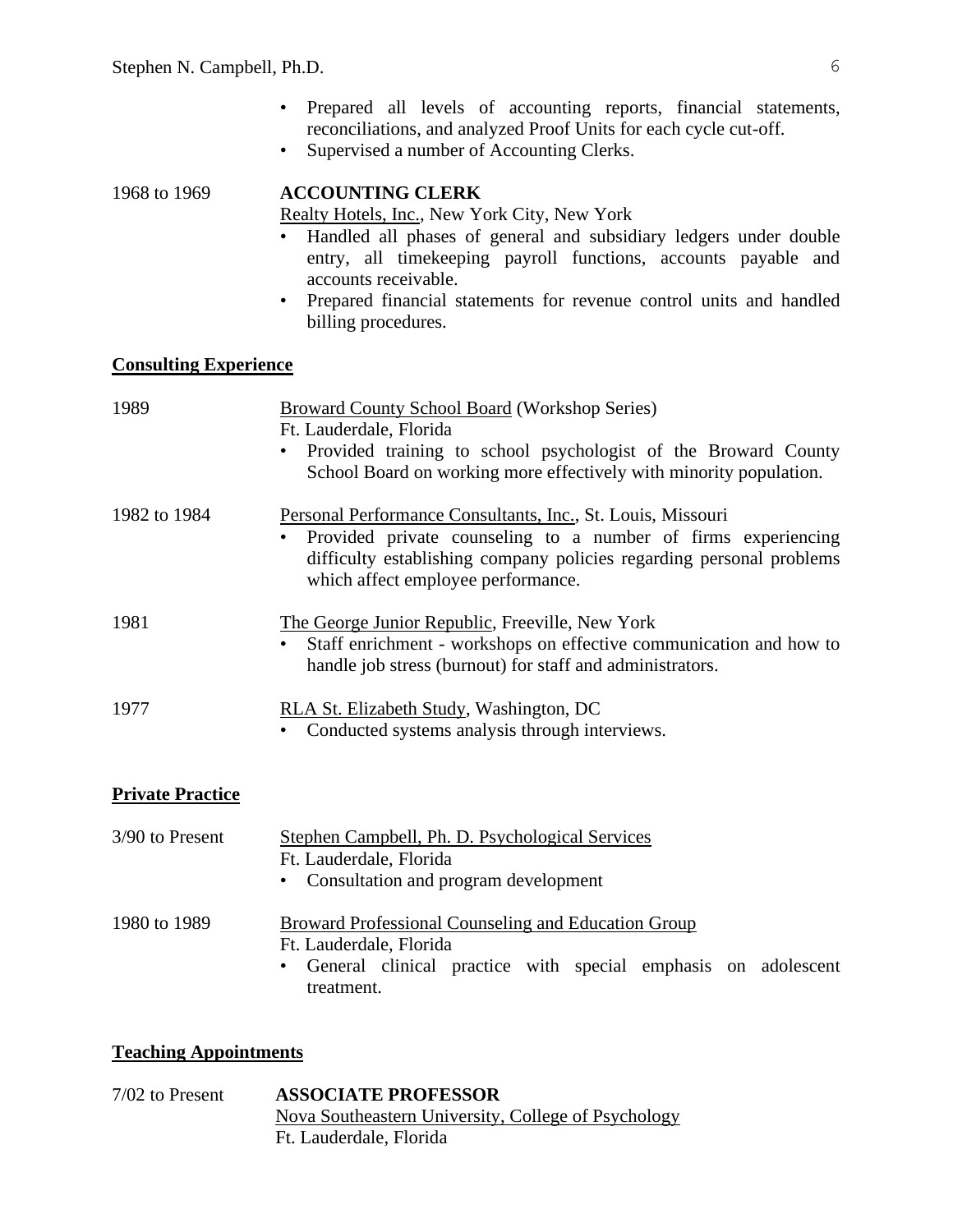- 7/2012 **VISITING PROFESSOR** University of Saint Joseph Macau, China
- 7/2011 **VISITING PROFESSOR** University of Saint Joseph Macau, China
- 9/85 to 12/97 **ADJUNCT CLINICAL SUPERVISOR** Nova Southeastern University, College of Psychology Ft. Lauderdale, Florida
- 1988 to 1990 **ADJUNCT PROFESSOR** Barry University, Psychology Department, Miami Shores, Florida Course Taught: Developmental Psychology
- 1981 **SUMMER SCHOOL SESSION** Cornell University, Ithaca, New York Course Taught: Psychological Testing
- 1979 to 1981 **ADJUNCT ASSISTANT PROFESSOR OF PSYCHOLOGY** State University of New York at Cortland Cortland, New York Course Taught: Developmental Psychology

## 1977 **TEACHING ASSISTANT**

Howard University, Washington, DC

- Taught graduate courses in Clinical Psychology and intellectual assessment.
- Gave lectures and supervised students on special projects.
- 1975 **TEACHING ASSISTANT**

Howard University, Washington, DC Education Psychology

Supervised graduating seniors with their research projects enrolled in graduate courses in Research Methods and provided lectures.

1975 **TEACHING ASSISTANT**

Howard University, Washington, DC

- Taught courses in Psychology of the Black Experience.
- Provided lectures and conducted group discussions.

#### **Research Assistant**

| 1976 | Howard University, Washington, DC                           |
|------|-------------------------------------------------------------|
|      | <b>Educational Psychology</b>                               |
|      | • Involved data collection, executive and writing projects. |
| 1976 | Howard University, Washington, DC                           |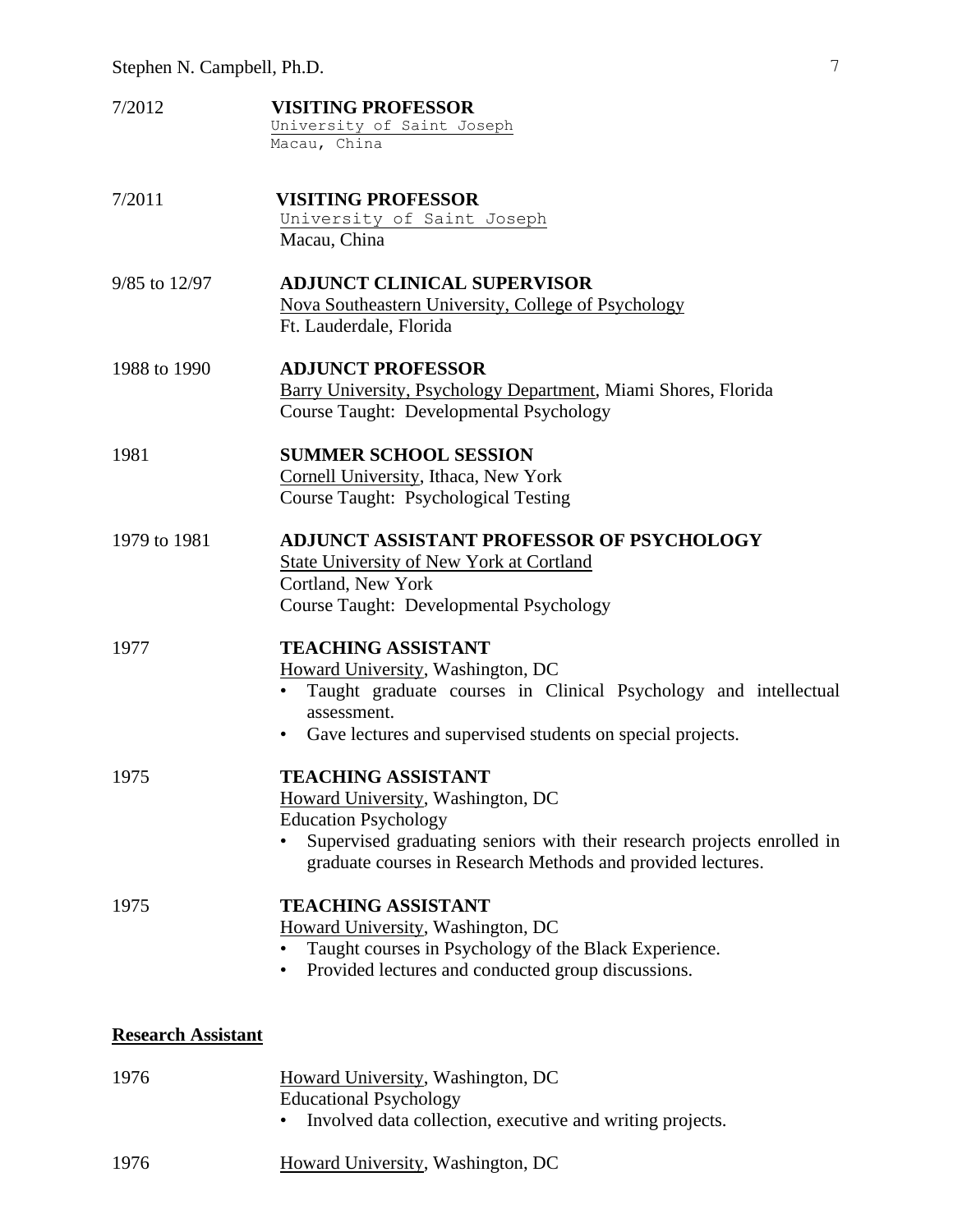- Employed to study Black self-concept.
- Interviewed students and analyzed data.

- 1974 Howard University, Washington, DC
	- Reviewed literature for the formation of a bibliography on the Black self-concept.

### **Presentations and Publications**

- *"Self concept, socio-economic status, and their relation to the androgynous conception of masculinity-femininity among blacks."* M. Sc. Thesis Presentation at the 9th Annual Convention, Association of Black Psychologists, August 1976, Chicago, Illinois.
- *"Sex difference in persistence behavior of children ages 11-13."* Presented at the 89th Annual Convention, The American Psychological Association, August 1981, Los Angeles, California.
- *"Depression in women: Depression and treatment issues related to sex and race of client/therapist."* Presented at the Southeastern Psychological Association Convention (SEPA), March 1981, New Orleans, Louisiana.
- *"Persistence behavior of Black children: Some influencing factors."* Journal of Social and Behavioral Sciences, Spring 1983, Vol. 29, No.2.
- White, William C., Hudson, Lisa, and Campbell, Stephen N. *"Bulimarexia and Black women: A survey study".* Psychotherapy, Vol. 22, Summer 1985.
- *"Treatment of the dually diagnosed within a day treatment setting."* Presented at the Florida Council for Community Mental Health, September 1987, St. Petersburg, Florida.
- *"Serving individuals with mental health and substance use problems."* Presented at the 13th Annual Conference, International Association of Psychosocial Rehabilitation Services (IAPSRA), June 1988, Philadelphia, Pennsylvania.
- *"Assessment and intervention strategies for the dually diagnosed."* Presented at the 14th Annual Conference, International Association of Psychosocial Rehabilitation Services (IAPSRS), June 1989.
- "Designing a multi-modality residential treatment program", and "Assessment and intervention strategies for the dually diagnosed" Presented at Operation PAR, First Annual Symposium on the Dually Diagnosed, October 1989, Sarasota, Florida.
- *"Dually diagnosed patients' attitudes towards drug abuse."* Presented at Operation PAR Second Annual Conference on the Dually Diagnosed, October 1990, Clearwater, Florida.
- *"Anti-social personality disorder among dually diagnosed clients."* Presented t Operation PAR 3rd Annual Conference on the Dually Diagnosed, October 1991, Tampa, Florida.
- *"Personality disorders among the dually diagnosed: Emphasis on forensic issues."* Presented at FADAA 12th Annual Conference: Community Claiming the Power, September 30, 1992,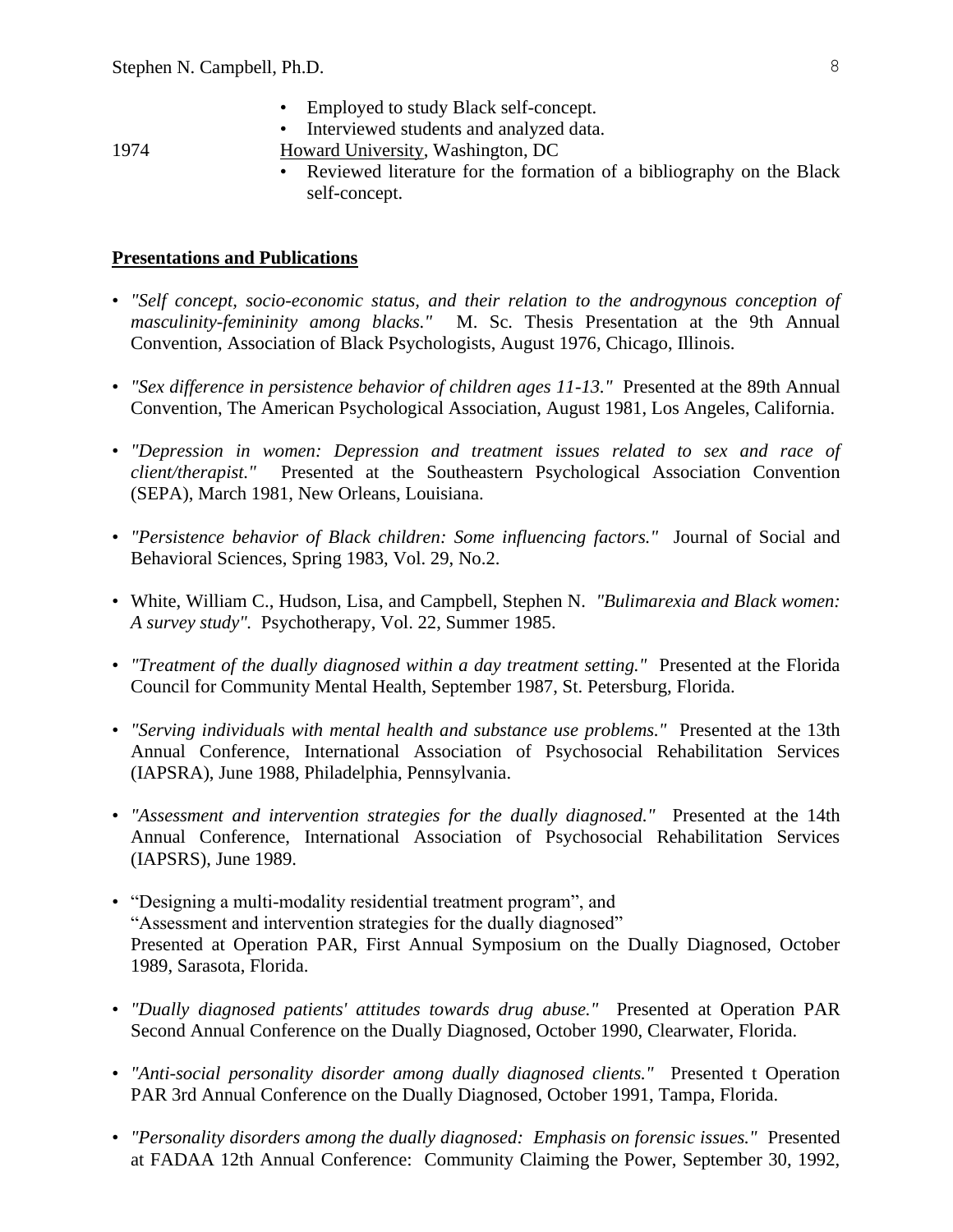Orlando, Florida.

- *"Effective treatment for people with dual diagnosis."* Presented at NAMI Annual Convention, July 1992, Miami Beach, Florida.
- *"Effective treatment for persons with dual diagnosis."* Presented at FADAA 14th Annual Conference, September 1994, Miami, Florida.
- *"Effective Treatment for persons with dual diagnosis."* Presented at 2nd Florida Dual Diagnosis Conference, April 1995, Tampa, Florida.
- *"Working effectively with persons with psychotic & substance use disorders."* Presented at the 3rd Annual Florida Conference on Co-Occurring Mental & Substance Use Disorders, June 1996, Orlando, Florida.
- *"Treating persons with schizophrenia and substance abuse."* Presented at the 4th Annual Florida Conference on Co-Occurring Mental & Substance Use Disorders, June 1997, Orlando, Florida.
- *"Crisis Intervention Strategies."* Presented at the Women of Spirit Conference, March 2002, Spokane, Washington.
- *"Understanding High Risk Behaviors in Youth."* Presented at the Women of Spirit Conference, March 2002, Spokane, Washington.

• *"Alcohol and Drug Abuse Prevention."* Presented at the Women of Spirit Conference, March 2002, Spokane, Washington.

**"**Clinical issues when working with Afro-Caribbean/West Indian populations." Presented at, Expanding Clinical Competence: Working with Culturally and Socially Diverse Clients. Fourth Annual EMAGS Multicultural Conference, April, 2003, Ft. Lauderdale, Florida.

 "Eating disorders, postpartum depression and psychological issues for the pregnant teen." Presented at the First Annual Teen Pregnancy Conference, Broward Medical Center, May, 2003, Ft. Lauderdale, Florida.

"Using substance abuse as a defense": Forensic Psychology Workshop. Presented at the 29<sup>th</sup> Interamerican Congress of Psychology, July, 2003, Lima, Peru.

 "Juvenile Delinquency and Drug Attitude": Forensic Psychology Workshop. Presented at the  $29<sup>th</sup>$ Interamerican Congress of Psychology, July, 2003, Lima, Peru.

 "Understanding High Risk Behavior in Youth": Taking Action Education Conference, **October** 

2003, Orlando, Florida.

 "Addictive Behavior: Cause, Effect and Solutions." Presented at the Women of Spirit Conference, October 2003, Orlando, Florida.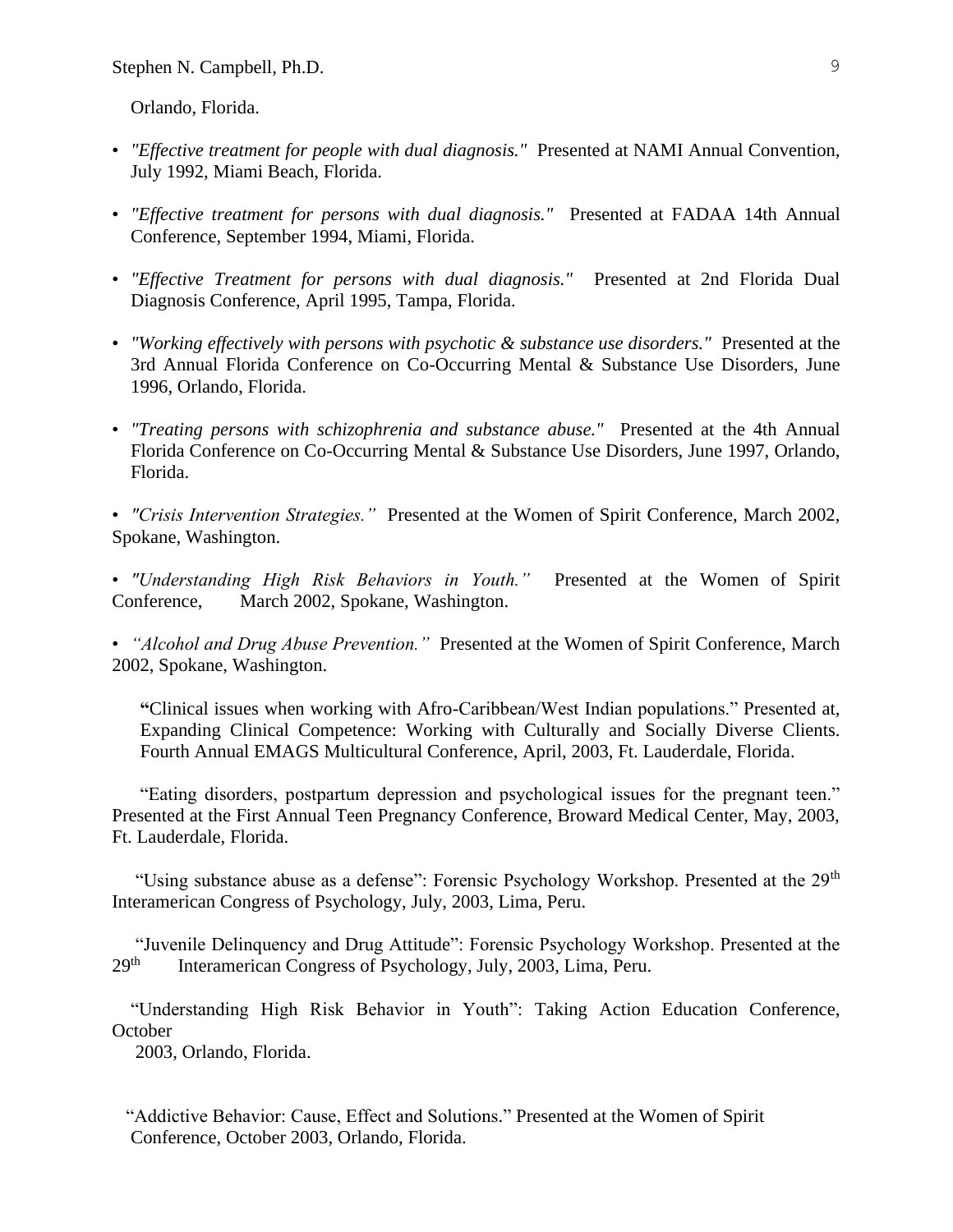- Campbell, S. (2004, July). Alcohol Abuse in Children and Adolescent: Information for Parents and Teachers. In A. Canter& S. Carroll (Eds.), Helping children at home and school: Handouts from Your school Psychologist, National Association of School Psychologists.
- Campbell, S., Chang, A., & Kaestner, T. "Drug Attitude: An International Perspective". Presented at the 112<sup>th</sup> Annual Convention, The American Psychological Association, July 2004, Honolulu, Hawaii.
- Campbell, S., Nicolas, A., Ardern, H., Townsel, A., Robinson, M., Schellenberger, T., & Munroe, C. "Physiological Measures and Attitudes Towards Interracial Relationships". Presented at the  $113<sup>th</sup>$  Annual Convention, The American Psychological Association, August 20, 2005, Washington, DC.
- Campbell, S. & Chang, A. (2006) Reliability Testing and Validation of the Drug Attitude Scale. Substance Use & Misuse, 41: 763-770.
- Campbell, S. et.al. (2007) HIV/AIDS Reduction a System Approach: Humanitarian Mission Seeds of Hope Outreach Program, Swaziland South Africa.
- Campbell, S., DeLucia, C., Hughes, E., Bailar-Heath, M., McDonagh, T., Nguyen, L., & Pascuzzo, M. "Attractiveness/Beauty and Color Preferences Among Black and White Children". Presented at the 116<sup>th</sup> Annual Convention, The American Psychological Association, August 16, 2008, Boston, MA.
- Campbell, S., Lewis, J., Rosner, J., Jenkins, D., Buddin, H., Murawski, P., Lamendola, G., Marsh, M., & George, A. "Symposium: Using Psychological Intervention for HIV/AIDS Reduction in South Africa". Presented at the 116<sup>th</sup> Annual Convention, The American Psychological Association, August 17, 2008, Boston, MA.
- Henry, L., Patel, F., Hammelman, J., Pignatore, M., Clause, E., Grossman, S., Hamrick, J., & Campbell, S. (2010, August). Personality and smoking behavior of non-smokers, previous Smokers, and habitual smokers. American Psychological Association Convention, San Diego, CA.
- Campbell, S. N. & Hantman, G. (2010). Smoking. In Goldstein, S. & Naglieri, J. (Eds.) Encyclopedia of Child Behavior and Development. Springer, N.Y.
- Campbell, S.N. et. al. (2010, May) Treatment of earthquake survivors: Humanitarian Mission, Haiti.
- Campbell, S. et. al. (2011, August). Psychological Impact of the January 2010 Earthquake on Haitian Survivors. Symposium presented at the 119th American Psychological Association Convention, Washington, DC.
- Campbell, S., Hammelman, J. & Henry, L.(2011, June) "Personality Factors and Smoking Behavior in College Students". Presented at the 5<sup>th</sup> International Conference of Psychology hosted by the Athens Institute of Education and Research, Athens, Greece.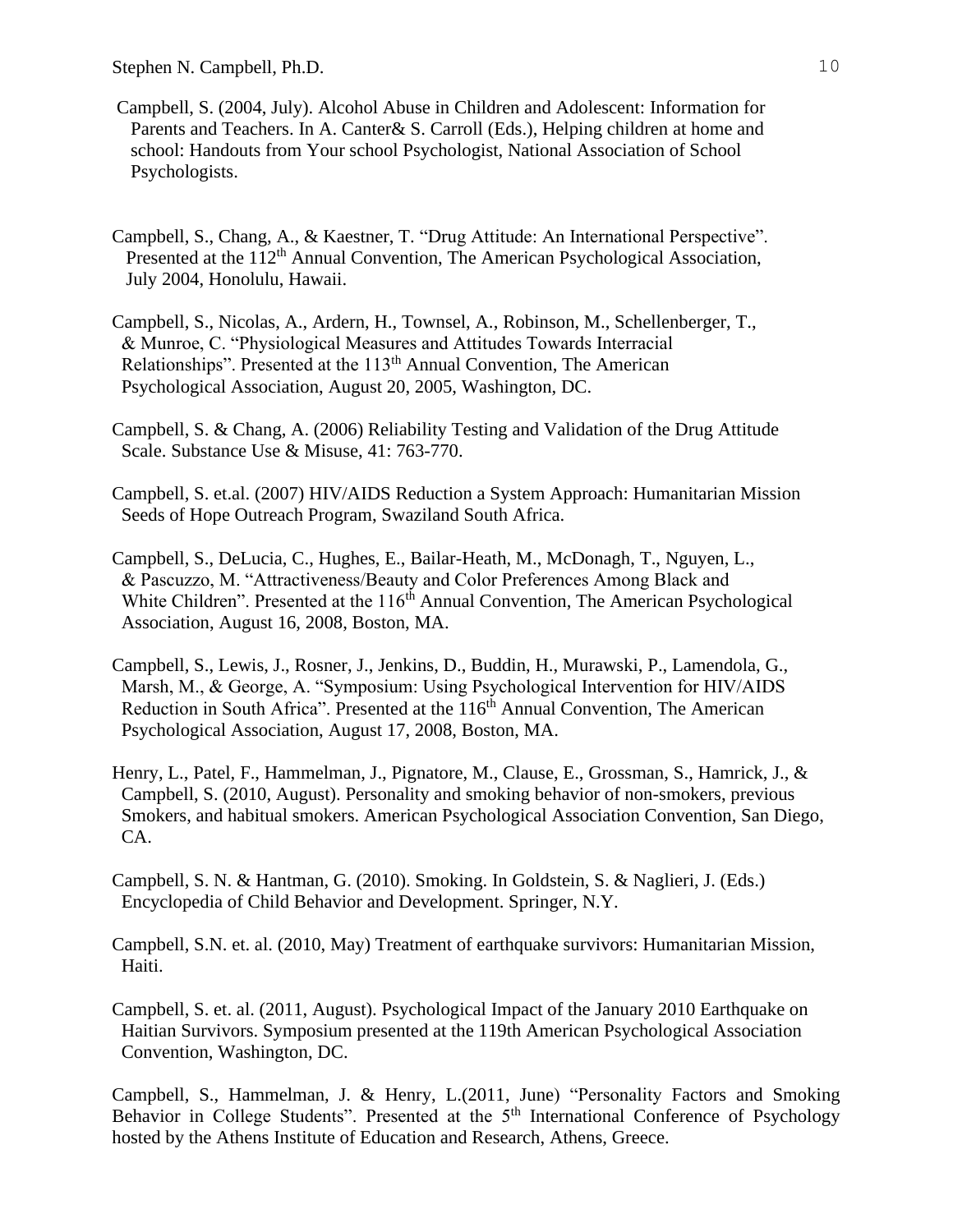Stephen N. Campbell, Ph.D. 11

Campbell, S. et. al (2012, June) The Physiological and Psychological Effects of Drug and Alcohol abuse in Children. Presented to a conference of leaders in the school system in Swaziland, Africa.

Campbell, S. et.al. (2012, June) The Effects of Stigmatization on People Living with HIV/AIDS. Presented to AMICAALL leaders in Swaziland, Africa.

Brown, S., McCue, M., Jaslow, M., Campbell, S. (2012, June) The Cycle of Violence, Post Traumatic Stress Disorder, and Worker Burnout. Presented to the Swaziland Action Group Against Abuse and Human Trafficking. Swaziland, Africa.

Mixon, L. & Campbell, S. (2014, August) Drug Attitude Scale: A Factor Analysis. Presented at the American Psychological Association Annual Convention, Washington, DC.

Campbell, S., Henry, L., Hammelman,, J., & Pignatore, M. (2014) Personality and Smoking Behavior of Non-Smokers, Previous Smokers, and Habitual Smokers. Addiction Research & Therapy Volume 5 Issue 4 1000191.

Campbell, S. et. al. (2015, May) Suicide Prevention, Domestic Violence, Assessment of Childhood abuse. Presented to the Swaziland Action Group against Abuse and Human Trafficking. Swaziland, Africa.

Campbell, S. (2016, December) India Medical Outreach: NSU College of Osteopathic Medicine And College of Psychology. Saputara, India.

Campbell, S. (2017, March) Jordan Humanitarian Outreach: NSU College of Psychology Aqaba, Jordan.

Campbell, S. (2017, July) South Africa Humanitarian Outreach: NSU College of Psychology. Manzini, Swaziland.

Campbell, S. (2018, February) Jordan Humanitarian Outreach: NSU College of Psychology Aquaba, Jordan.

Campbell, S. (2018, July) South Africa Humanitarian Outreach. NSU College of Psychology Manzini, Swaziland.

Campbell, S., Clark, S., Matousek, E., Campbell, R., Torres, C., LaCelle, M. (2018, August) Using systemic interventions for orphans and high risk students in Swaziland. Symposium presented at the American Psychological Association's 126<sup>th</sup> Annual Convention.

Campbell, S. (2019, March) Dr. Kiran C. Patel College of Osteopathic Medicine Ecuador Medical Outreach. Quito, Ecuador.

Campbell, S. et. al. (2019, June) Services to the underserved: Implications of cross-cultural Adaptations to modern therapy practices. Symposium presented at the Society for the Exploration of Psychotherapy Integration 35<sup>th</sup> Annual Conference. Lisbon, Portugal.

Campbell, S. (2019, July) ESwatini Humanitarian Outreach. NSU College of Psychology Manzini, ESwatini.